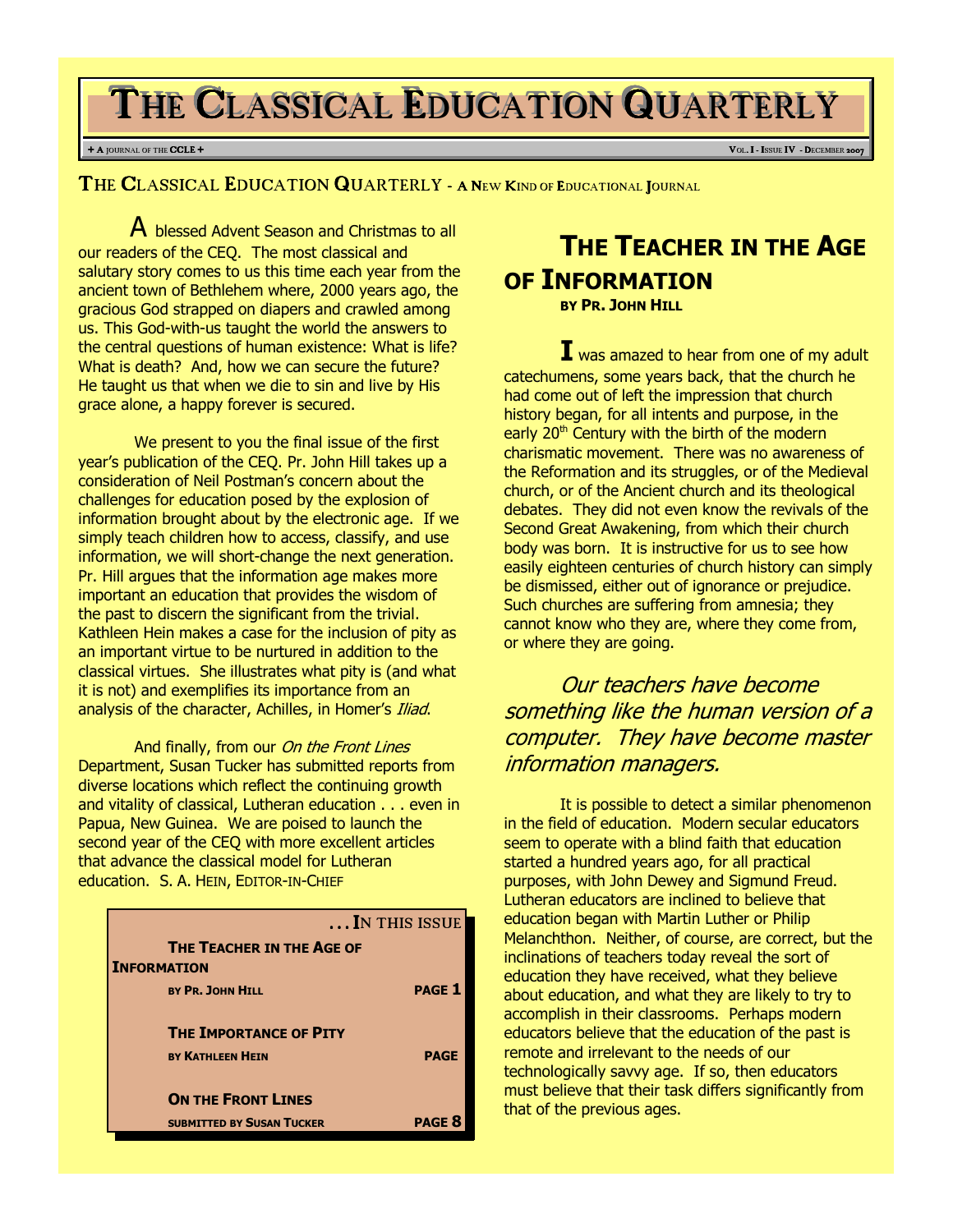Education today certainly reflects the world in which we live, a world in which there is more knowledge and information available at the fingertips and computer screen of the average American than has ever been available in the entire history of mankind. Neil Postman (in "Informing Ourselves To Death," a speech to the German Informatics Society on October 11, 1990 in Stuttgart, under the sponsorship of IBM-Germany!) points out that the "liberating stream" of information which followed the invention of the printing press has turned into a "deluge of chaos" in our day. It has become the task of teachers today to prepare students to receive, sort, filter, assimilate, and arrange this vast flood of information.

Teachers must overcome the Information Age temptation to see their vocation as the mere management of information, the three Rs, for when education fails to rise above this computer model, it is, in the end, dehumanizing.

We might, therefore, call teachers the masters of information management. While they need not know everything (after all, who could?), their task is to train the next generation how to read and write, how to use a calculator, how to access and use books and computers, how to use and create audio and visual media. They do not expect their students to know everything; but they do want them to know how to find it and how to use it for their assignments. Teachers today have succeeded, therefore, when their students have become proficient at reading and writing and math, when they are able to get high marks on achievement tests and college entrance exams, and when they are able to negotiate the job market with good information management skills.

Teacher education programs in the university are tailored to meet this goal. They focus on teaching methods, how to teach the various subjects most effectively. Such an emphasis on method requires only minimal knowledge of the core subjects themselves: literature, languages, history, philosophy, science, mathematics, theology. The teacher comes to be like a librarian who does not like to read, but knows where all the books belong on the shelf. A more contemporary analogy might be made between the teacher and the computer server. The computer does not need whole libraries on its hard drive to work fast

## 2 + A journal of the CCLE + Vol. I - Issue IV - December 2007

and efficiently. Our teachers have become something like the human version of a computer. They have become master information managers. Their task is to teach others to compute, that is to access, collect, rearrange and use information - the task of a computer. The information itself may be quite random in many cases-whales, the solar system, a spelling list, fractions, and the like. In others cases, the information skills likely serve to perform some pragmatic agenda, usually having to do with going to college, writing a resume, getting a job, shopping, balancing the checkbook, and the like.

Some would undoubtedly find the comparison between people and computers to be flattering: "His mind works like a computer." But the computer is only a tool, an instrument, and the comparison is flattering only when it is severely limited in scope. Ultimately, the analogy is insulting: "He translates like a computer," "His personal skills are like a computer," or "His marriage is like a computer." In reality, the human creature is so much greater and more noble and more dignified than a mere tool. I suggest the comparison should be avoided. Teachers are not computer servers; students are far more than computers being programmed to store, retrieve, and organize information. Teachers must overcome the Information Age's temptation to see their vocation as the mere management of information  $-$  the three R's - for when education fails to rise above this computer model, it is, in the end, dehumanizing.

It is an observation that ought to go without saying. But can the student today, or the teacher, for that matter, understand and explain what it is that makes man human? It is certainly not the ability to compute that makes us human. It is not the ability to store, retrieve, and organize information. It is not economic viability or productivity, nor even the ability to procreate or to survive. Our humanity is not defined in terms of self-gratification or entertainment or the ability to "get ahead." If education rests with these goals, then education is fundamentally dehumanizing. The goal of education should be to reveal the world and man's place in it to the student, to raise the student above his animal instincts and informationoverloaded culture to his true place in God's creation. Education today, more than ever, must return to the arena of thought and art and all the humanities, to the world of languages and history and tradition, to recover a healthy and unified and true understanding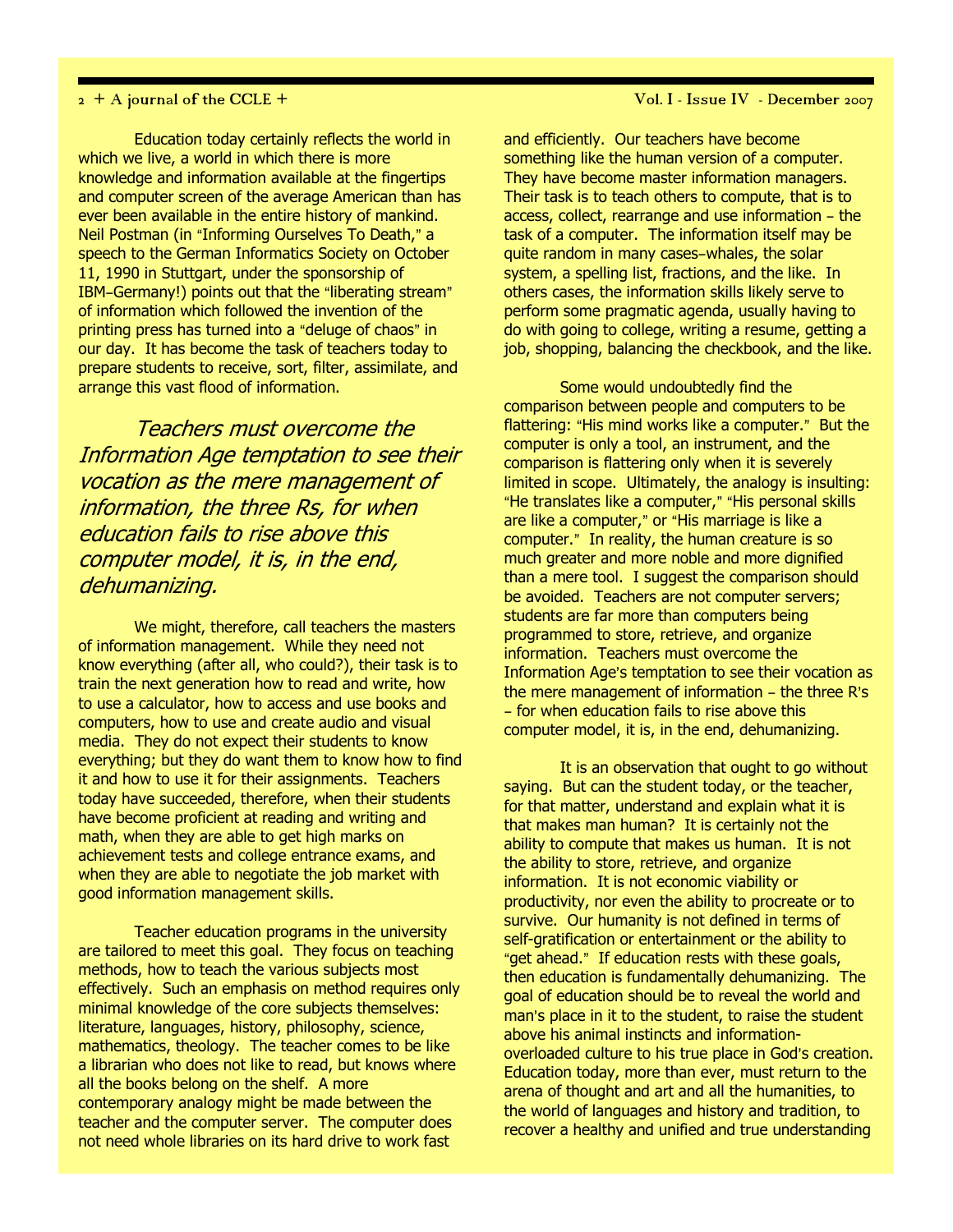## of our humanity.

We who are striving to return education to the liberal arts and the humanities have called ourselves "Classical," that is, related to the classic ideals and wisdom of the ancient world. We actually have in mind the whole of man's history and culture, especially of Western Civilization. But there is an pedagogical edge to our goals. Classical education does not propose to be simply the "education computer" with the fastest processor and the biggest memory (not to speak of bells and whistles), even if we do pride ourselves in being better and faster. Producing fast and efficient information managers does not yet result in educated human beings - humanity. As Postman reminds us, it is not the lack of information that causes divorce, sin and shame, mental breakdowns, wars, indecency, and the like. And the abundance and speed of information will not solve these problems either. Education - even Classical Education - should never be a program of solving the problems of the world or of our own lives by having "more and more information, more conveniently packaged, more swiftly delivered."

The goal of education should be to reveal the world and man's place in it to the student, to raise the student above his animal instincts and information-overloaded culture to his true place in God's creation.

If education is merely a program of information management, then such a program of education must necessarily fail the human need because it can make no sense of the volumes of information it is learning to process. Postman identifies two problems with our informationoverloaded world (and thus with education today): First, "we no longer have a coherent conception of ourselves, and our universe, and our relation to one another and our world. We no longer know, as the Middle Ages did, where we come from, and where we are going, or why." The result for our information age is that "we don't know what information is relevant, and what information is irrelevant to our lives." And we have, second, compounded the problem by directing "all of our energies and intelligence to inventing machinery that does nothing but increase the supply of information." The result? "We don't know how to filter it out; we don't know how to reduce it; we don't know how to use it."

 $\frac{1}{3}$  + A journal of the CCLE +  $\frac{1}{3}$  +  $\frac{1}{2}$  and  $\frac{1}{2}$  and  $\frac{1}{3}$  and  $\frac{1}{4}$  and  $\frac{1}{2}$  and  $\frac{1}{2}$  and  $\frac{1}{2}$  and  $\frac{1}{2}$  and  $\frac{1}{2}$  and  $\frac{1}{2}$  and  $\frac{1}{2}$  and  $\frac{1}{2}$  and  $\frac{1$ 

It is like the old child's game of Memory, in which numerous paired cards are shuffled and placed face down on the table, and the goal of the game is to pick up, in turn, two cards that you hope will make a pair. The placement of the cards is random, and the winner is the one with the best combination of luck and a good memory. So also the information in our world is now random to us, and our task is to make sense of it, to order it, if you will. But our educational system is not only permitting table after table of Memory cards to be entered continually into the game, but it also allows for the constant reshuffling of those cards. Who can make sense of it all?

What is needed, and what Classical education aims to give, is an education that first of all reveals a comprehensible world to the student, a unified world (a universe). Here is the education of "university" in the old sense, having to do with the universe, an education that "turned" the student to the "one", that is, "a systematic whole held to arise by and persist through the direct intervention of divine power" (Webster's Ninth New Collegiate Dictionary, 1983). The task of the teacher ought not to be, first of all, to purvey all the best and latest methods for reading and writing to the brain, or to paper, or to the computer. Such educational tasks are indispensable and certainly have their place; they must be taught well and learned well. But if education goes no further, then the student is little more than an efficient computer, at best, and he will be at the mercy of whatever garbage is "inputted," and he will be sure to "output" the same kind of garbage. It is unlikely that he will ever make sense of it all. Sound education should describe a world that has meaning and purpose, a universe that is coherent and comprehensible, and it should reveal a place and purpose for man in this universe.

Where do we go for such a Classical education? How do we recover a view of the world that is so antithetical to the chaotic deluge of information today? The answer to the question must in part be found, I propose, in a philosophy and rationale of education that is found in the time before the information age. We need to learn, like children returning to their elders, what the world was like before. We need to know what education and the thought of man was like before computers and printing presses, before the world and its philosophy and theology and education and science and arts and literature shattered into a million pieces like the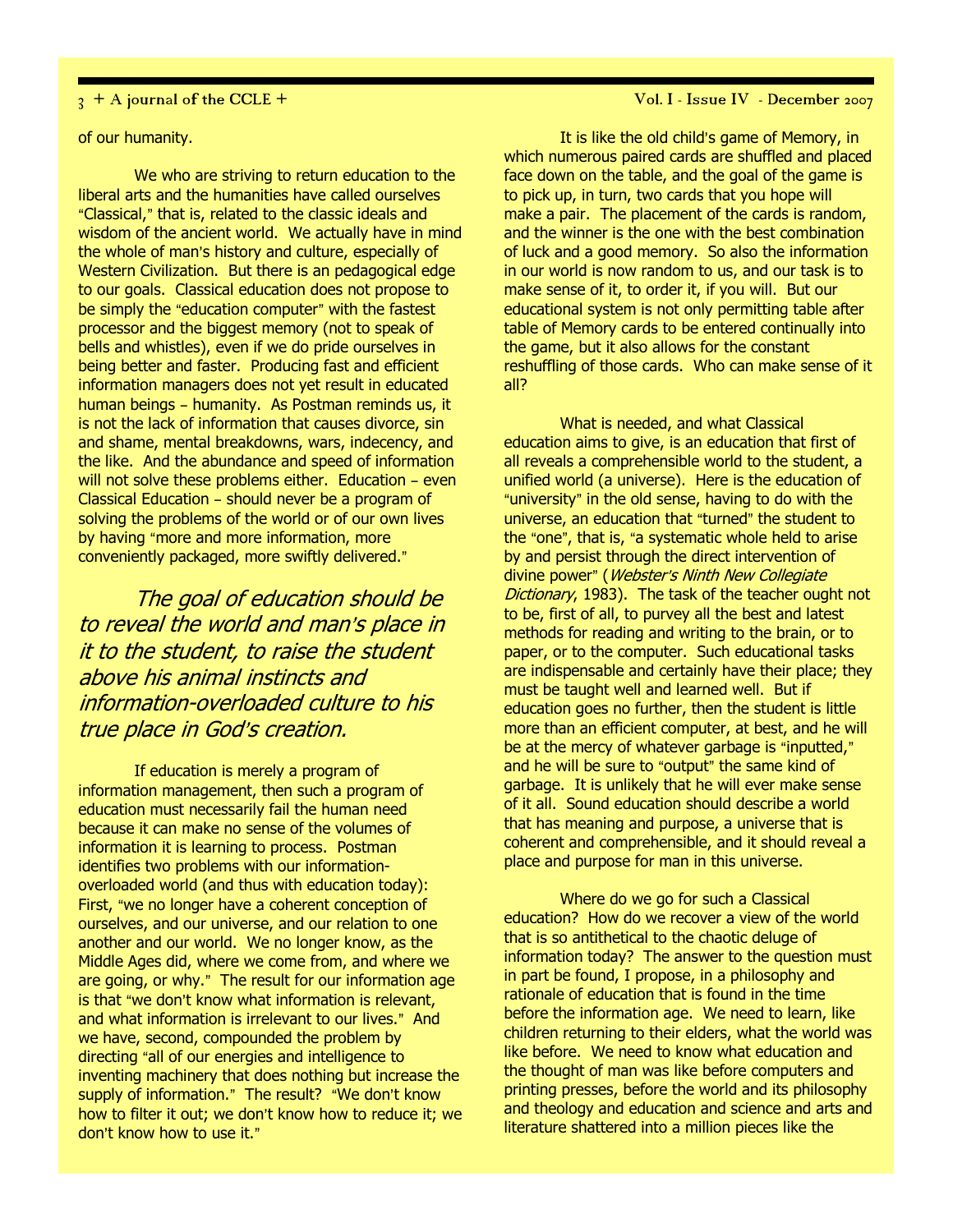great mirror in Hans Christian Andersen's "The Snow Queen." What does education look like when teachers and pupils are allowed to focus first on the First Cause of the universe? What does education look like when man is set in an ordered relationship to the world around him, and that ordered relationship is placed before the Creator and Lord of that universe? What does education look like when man is a student of the great line of fathers before him who wrestled long with the hard questions of God and man and the world  $$ the universe, and recorded their thoughts in the great writings of Western Civilization?

I am convinced, however, that a confessional Lutheran teacher will also pursue the classical forms and content of education if given the option.

Education has fallen far from such high ideals. We find ourselves shattered by the increasing barrage of random information "more conveniently packaged, more swiftly delivered," the incessantly multiplying and constantly reshuffled Memory cards. Never mind that prayer is no longer allowed in public schools, or that sex education is taught coed in our junior high schools, or that graduating seniors cannot read a job application or balance a checkbook. Even if such problems could be remedied, the incoherence of education today would remain. Our students and their parents do not know who they are, where they have come from, or where they are going. They no longer live in a coherent universe. And the entire problem is entirely dehumanizing.

Of course, not all is despair in our day and age. Teachers bring their own world view to their task, oftentimes without recognizing what that world view really is. Christian teachers, by virtue of their own public theological confession, ought to have a basic knowledge of the world that can guide them in their approach to the educational task. They can at least offer special creation as an alternative to evolution. They can look at their pupils as creatures who were made in the image of God. They can have a morality grounded in divine absolutes rather than shifting expediencies. They can even understand themselves and their pupils in light of the proclamation of sin and grace. Christian teachers can at least ask a few of the right questions, vastly improving the possibility of getting the right answers. Such a grounding brings a beginning of sanity to the chaotic whirlpool of the information deluge.

And if this is so for Christian teachers generally, the genuinely confessional Lutheran teacher ought to have an even greater advantage. The Confessions of the Lutheran Church are rooted in Scripture, rich with historical context, universal in their scope, and fully open to the universal struggles of man. Confessional Lutheran theology and practice is a solid and reliable foundation for the full education of man. It presents a single, unified and coherent view of the world and of man's place in it. The Lutheran teacher who immerses himself in the Confessional writings of the Evangelical Lutheran Church will find a foundation and framework for a unified, coherent, and Christian education.

I am convinced, however, that a confessional Lutheran teacher will also pursue the classical forms and content of education if given the option. The Classical Lutheran school will recognize the imperative of pursuing and teaching excellence not only in doctrine and worship, but also in life and service to the neighbor. Because the education is Classical, rooted in the long and ancient history and traditions of Western Civilization, and particularly in Scriptures and the Lutheran Confessions, the teacher and pupil can be free from the flood of random information and from the blinders that are imposed on those who do not know their own history and culture. And they will know who they are, where they come from, and where they are going.

(PR. JOHN HILL SERVES AS PASTOR AND HEADMASTER OF MOUNT HOPE LUTHERAN CHURCH AND SCHOOL CASPER, WYOMING)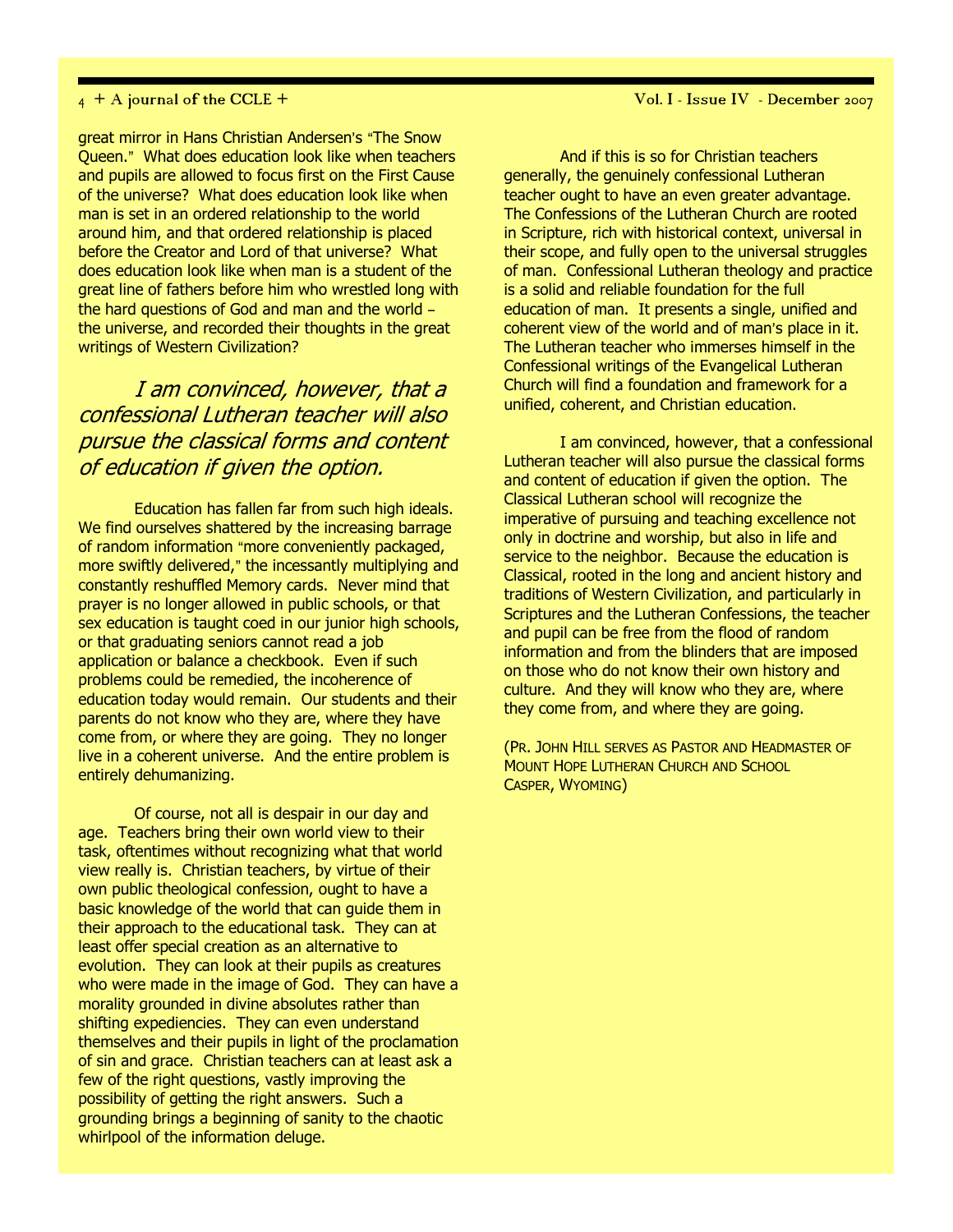## ... ABOUT CCLE

THE PURPOSE OF THE CONSORTIUM FOR **CLASSICAL & LUTHERAN EDUCATION IS TO** PROMOTE, ESTABLISH, AND EQUIP INDIVIDUALS AND SCHOOLS COMMITTED TO CONFESSIONAL LUTHERAN DOCTRINE AND A CLASSICAL APPROACH TO EDUCATION.

**THE CONSORTIUM AND EVERY MEMBER** ACCEPTS WITHOUT RESERVATION THE CANONICAL BOOKS OF THE OLD AND NEW TESTAMENTS AS THE INSPIRED AND INERRANT WORD OF GOD AND ALL THE SYMBOLICAL BOOKS OF THE EVANGELICAL LUTHERAN CHURCH AS A TRUE EXPOSITION OF GOD'S WORD.

## THE IMPORTANCE OF PITY BY KATHLEEN HEIN

A Western civilization course covering the classical period rightly includes much discussion on the four cardinal virtues of wisdom, fortitude, temperance and justice. Including the poet of an earlier period expands the list of four to include the human capacity for pity. Homer's story of the tragic hero Achilles imagines what would happen if lords of men were pitiless, and asks: how important is pity to human civilization? In this sense, Homer's *Iliad* is not unlike Shakespeare's The Merchant of Venice or even Dicken's A Christmas Carol.

One of the objectives of reading good stories is to invite young minds to think beyond their ego-centric selves--a skill upon which pity depends. Stories and plays are a painless way for both teacher and student to imagine what it would be like to walk in another's shoes. The *Iliad* is a story that does this by calling attention to one particular character who did not.

One of the objectives of reading good stories is to invite young minds to think beyond their ego-centric selves--a skill upon which pity depends.

The story begins with anger: "Sing, goddess, the anger of Peleus' son Achilleus and its devastation, which puts pains thousandfold upon the Achaians . . .." This diatribe is aimed at Achilles, but the chief sacker of cities, Agamemnon, seems to be a more likely target. Agamemnon refuses to give his girl prize back

to her father, a priest of Apollo. The pride in his angry refusal provokes Apollo's arrows. The Achaeans pay with their lives until Achilles challenges the wisdom of his overlord, Agamemnon. Under Achilles' protection, the timid seer, Kalchas, interprets the pestilence that Apollo's arrows have wrought upon the Achaeans, and Agamemnon is finally persuaded to return the girl to her father. To preserve his status among the other kings, however, the chief sacker of cities demands to be compensated with another girl prize of his choosing. Achilles' girl prize would suffice. In the Heroic Age, the warrior who dies with the most spoils wins. The two kings launch into a bitter debate. Achilles angrily points out that Agamemnon is not worthy of his following. He is shameless, greedy, and smallhearted. Achilles wants to kill him on the spot, but Athena's timely advice quiets his rage and he relents: "So it will be better. If any man obeys the gods, they listen to him also."

Nevertheless, Achilles' anger against Agamemnon ferments. We pity Achilles in his humiliation, understanding the honor and significance that is tied to plunder in the Heroic Age. Agamemnon we are convinced is unworthy of honor, but it is Achilles--the better man and warrior--who is made to pay. It is easy to see that life has been quite unfair to Achilles. But Achilles goes too far. Ignoring duty, he vows to punish Agamemnon, the legitimate leader among the Achaean kings, by withdrawing his much-needed support. His wounded pride and the tantrum that follows, prolong the war, betraying and taking far more lives than the hubris of Agamemnon. Anger consumes him, robbing him of the capacity for pity that Homer refers to repeatedly in his epic.

Did Homer understand transference, where guilt and anger at self is directed toward another? He clearly understood that revenge does not satisfy.

A number of concerned companions confront Achilles. Wise Odysseus reminds Achilles of his father's advice, " . . . but be it yours to hold fast in your bosom the anger of the proud heart, for consideration is better." Odysseus further exhorts, "Yet even now stop, and give way from the anger that hurts the heart." Achilles has become so embittered, he can no longer feel any one else's pain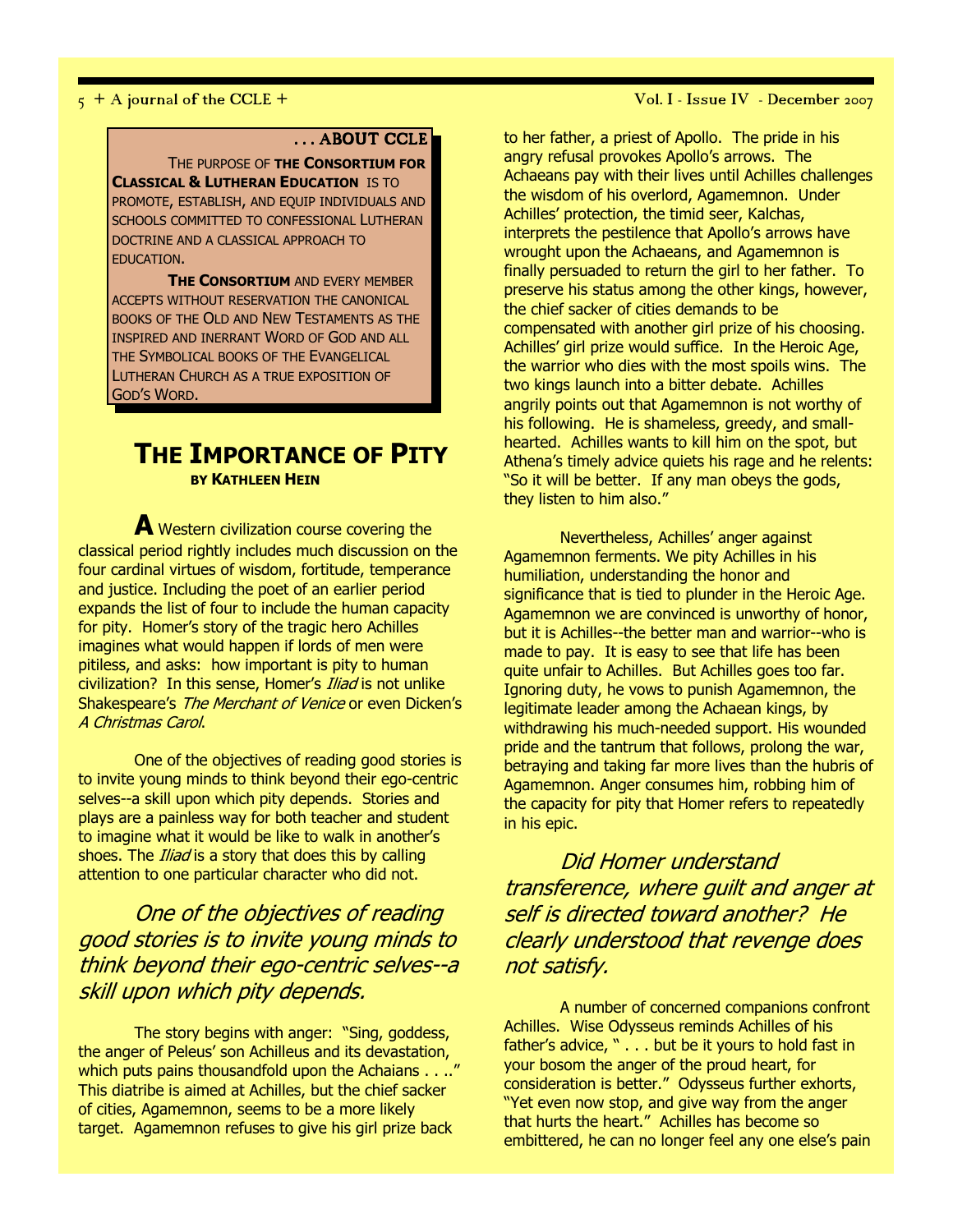or suffering. It threatens to destroy him. His old tutor, Phoinix, joins Odysseus, "Then, Achilleus beat down your great anger. It is not yours to have a pitiless heart." Phoinix launches into the "Parable of Prayers." The parable is about the spirit of Ruin who is swift of feet, outrunning the spirits of Prayer. The spirits of Prayer are daughters of Zeus who are lame and labor far behind Ruin. They seek to heal in Ruin's wake. But, when ungrateful men refuse them, the daughters petition their father, asking that Ruin return to punish the victims who won't forgive.

Quite aware of Achilles' error, the best friend of Achilles, Patrokles, admits to his wounded comrades, " . . . brave as he [Achilles] is cares nothing for the Danaans [Achaeans] nor pities them." It is Patrokles that has pity on his comrades in arms and promises them, "But even so I will not leave you in your affliction." It is Patrokles whose frustration mounts against Achilles:

> But you, Achilleus; who can do anything with you? May no such anger take me as this that you cherish! . . . Pitliless: the rider Peleus was never your father rather nor Thetis was your mother, but it was the grey sea that bore you and the towering rocks, so sheer the heart in you is turned from us.

When Patrokles dons Achilles' armor, the Trojans fear that Achilles has " . . . thrown away his anger and chosen the way of friendship."

Ignoring Achilles' orders to turn back once the Trojans are driven from the ships, Patrokles is caught up in the fury of battle success and does not return. Hektor eventually slays him, with help from Apollo. Upon hearing of Patrokles' death, Achilles admits to his mother, Thetis, that he has been "no light of safety to Patrokles" and a "useless weight," contributing to the countless deaths of his comrades-in-arms. He laments:

> . . . I wish that strife would vanish away from among gods and mortals and gall, which makes a man grow angry for all his great mind, that gall of anger that swarms like smoke inside of a man's heart and becomes a thing sweeter to him by far than the dripping of honey.

 $6 + A$  journal of the CCLE +  $V$ ol. I - Issue IV - December 2007

But Achilles still has a long way to go. He does not put away his anger. He redirects it toward Patrokles' killer. Agamemnon's insult loses its sting for the moment. His pity remains quite selective.

Achilles slays Hektor, but his grief for Patrokles and his anger toward Hektor continue to mount even after he has had his revenge. Dragging Hektor's dead body around Troy's walls for all the family to see is just one disturbing display. We wonder: why the rampage? Didn't we just hear Achilles lament that he failed Patrokles? Did Homer understand transference, where guilt and anger at self is directed toward another? He clearly understood that revenge does not satisfy. Achilles' unending fury moves Apollo to shame the other gods into action:

> No, you gods; your desire is to help this cursed Achilleus within whose breast there are no feelings of justice, nor can his mind be bent, but his purposes are fierce, like a lion who when he has given way to his own great strength and his haughty spirit, goes among the flocks of men, to devour them. So Achilleus has destroyed pity, and there is not in him any shame, which does much harm to men but profits them also.

Anger and self-pity make justice and concern for others impossible. Pride and shamelessness complete the picture that Homer paints of Achilles. Life cannot go on like this. The gods intervene.

In the end, Priam, Hektor's father approaches Achilles to beg for his son's body, "Honour then the gods, Achilleus and take pity upon me remembering your father, yet I am still more pitiful; I have gone through what no other mortal on earth has gone through; I put my lips to the hands of the man who has killed my children." Here the story finally turns. Achilles begins to soften as he remembers his father who is not unlike the silverhaired Priam. They both begin to weep. Achilles is the next to speak, "Ah, unlucky, surely you have had much evil to endure in your spirit." Achilles' sense and sensibility slowly return as he reflects more about his father, " . . . I give him no care as he grows old, since far from the land of my fathers I sit here in Troy, and bring nothing but sorrow to you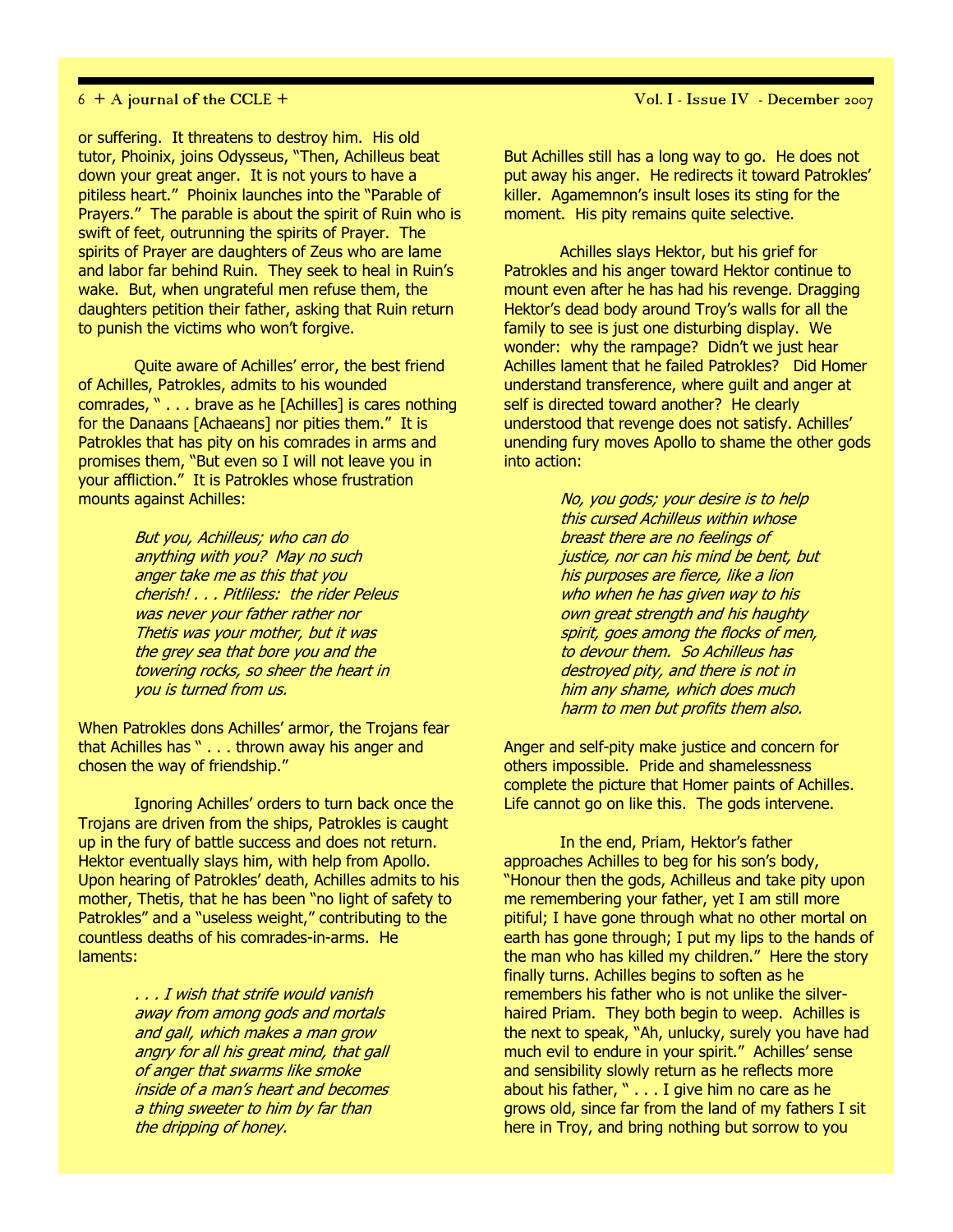and your children." It is only when Achilles lets go of his inhuman rage and begins to pity another that the poet is free to end the story. It is important to note, however, that there is no permanent reconciliation. There is just time enough to return to civility. Life and death can go on without the madness. Achilles is still very angry about his fate and how he has been treated. There is no reconciliation or "happy forever" for a Greek hero--only the honor that comes with spoils and what people say after you're dead.

So what is so important about being able to pity? C.S. Lewis writes in The Problem of Pain, "Everyone has experienced the effect of pity in making it easier for us to love the unlovely—that is to love men not because they are in any way naturally agreeable to us but because they are our brethren." When we are not particularly inclined toward one another, pity can move us to be civil at the very least. An all-consuming anger like the anger of Achilles destroys our capacity to consider others. In the extreme, it blinds us to the justice that is necessary for peaceful co-existence.

## Achilles was not incapable of pity. He just pitied himself to the exclusion of others. Anger was an accelerate.

Pity, however, like any human virtue, can be put to ill use. Lewis also writes, "Even a good emotion, pity, if not controlled by charity and justice, leads through anger to cruelty." Achilles was not incapable of pity. He just pitied himself to the exclusion of others. Anger was an accelerate. Agamemnon robbed him of his spoils—the closest an ancient Achaean warrior gets to a "happy forever." Many atrocities have been committed out of pity for the oppressed Lewis warns. Achilles saw himself as the oppressed one. Hurt people hurt people.

Lest we think that our civilization has progressed such that we are immune to the inhumanities of a culture that condones the sacking of cities, consider the technology that we have now that permits us to watch an unborn baby scream as he is aborted. Where is our pity? Lewis argues against chronological snobbery:

> If then you are ever tempted to think that we modern Western Europeans cannot really be so very bad because we are, comparatively

 $7 + A$  journal of the CCLE +  $V$ ol. I - Issue IV - December 2007

speaking humane—if, in other words, you think God might be content with us on that ground—ask yourself whether you think God ought to have been content with the cruelty of cruel ages because they excelled in courage or chastity. You will see at once that this is an impossibility. From considering how the cruelty of our ancestors looks to us, you may get some inkling how our softness, worldliness, and timidity would have looked to them, and hence how both must look to God.

Ponder the inhumanity that results from combining cowardice with anger in the absence of pity.

Pity can do much to tame and temper a people whose chief end is the pursuit of personal temporal happiness, whether it be in the form of diversionary entertainment or the accumulation of earthy possessions modern spoils, if you will.

The blind poet sang about pity's civilizing influence on men whose chief end was to collect spoils and glorify oneself in battle. Our culture, while it does not support the vocational pursuit of citysacking can nevertheless benefit from the civilizing influence of pity as well. Pity can do much to tame and temper a people whose chief end is the pursuit of personal temporal happiness, whether it be in the form of diversionary entertainment or the accumulation of earthy possessions—modern spoils, if you will. It may no longer be customary to sing 14-hour ballads to illiterate audiences, but the Western Canon is replete with civilizing stories to read to one another like that of pitiless Achilles.

(Iliad quotations taken from Richard Lattimore's translation of The Iliad of Homer.)

(KATHLEEN HEIN HAS TAUGHT LOGIC AND WESTERN CIVILIZATION AT SHEPHERD OF THE SPRINGS LUTHERAN HIGH SCHOOL, COLORADO SPRINGS, COLORADO)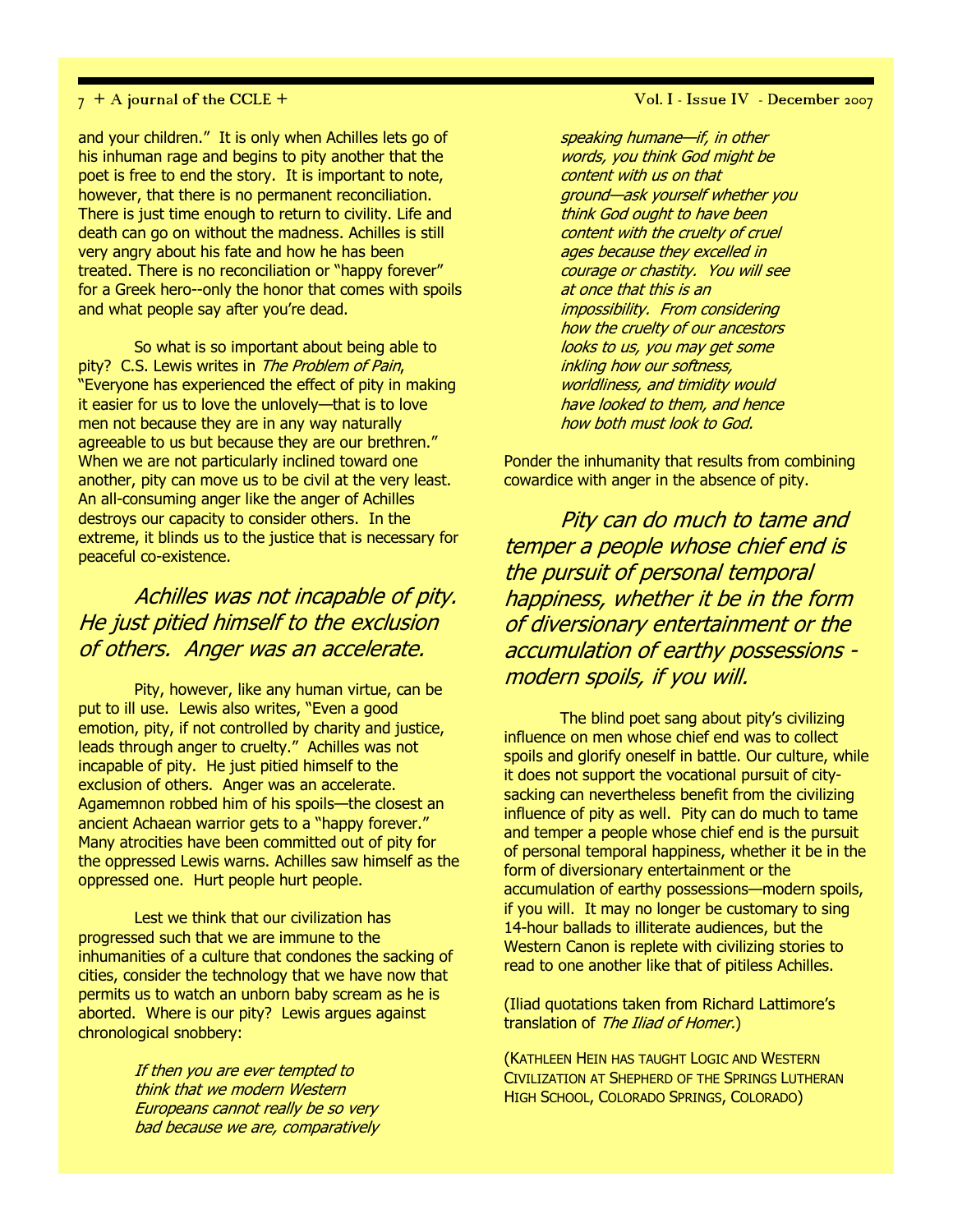| THE CLASSICAL EDUCATION QUARTERLY<br><b>DR. STEVEN HEIN</b><br><b>EDITOR-IN-CHIEF</b><br><b>DEPARTMENT EDITORS</b><br><b>THE SCIENCES</b><br>DR. ROSS BETTS<br><b>THE TRIVIUM</b><br><b>DR. JAMES TALLMON</b><br>ED. PHILOSOPHY<br><b>PR. WILLTAM HEINE</b><br><b>PR. STEPHAN KIESER</b><br><b>ADMINISTRATION</b><br>DR. E. CHRISTIAN KOPFF<br>LANGUAGES<br><b>SUSAN TUCKER</b><br><b>ON-THE-FRONT-LINES</b><br><b>PR RICHARD GAUB</b><br><b>WESTERN CIVILIZATION</b><br>(HUMANITIES)<br><b>THE CLASSICAL WORLD</b><br><b>KATHLEEN HEIN</b><br><b>ANCIENT &amp; MEDIEVAL</b><br>PR. JOHN & ANGELA HILL<br><b>WORLD</b><br><b>RENAISSANCE &amp;</b><br><b>REFORMATION ERA</b><br><b>DR. KENT HEIMBIGNER</b><br><b>THE MODERN ERA</b><br><b>ERIKA MILDRED</b><br><b>BOOK REVIEW EDITORS</b><br><b>PR. ROBERT SCHAIBLEY</b> | <b>EDITORIAL STAFF OF</b> |  |  |
|--------------------------------------------------------------------------------------------------------------------------------------------------------------------------------------------------------------------------------------------------------------------------------------------------------------------------------------------------------------------------------------------------------------------------------------------------------------------------------------------------------------------------------------------------------------------------------------------------------------------------------------------------------------------------------------------------------------------------------------------------------------------------------------------------------------------------|---------------------------|--|--|
|                                                                                                                                                                                                                                                                                                                                                                                                                                                                                                                                                                                                                                                                                                                                                                                                                          |                           |  |  |
|                                                                                                                                                                                                                                                                                                                                                                                                                                                                                                                                                                                                                                                                                                                                                                                                                          |                           |  |  |
|                                                                                                                                                                                                                                                                                                                                                                                                                                                                                                                                                                                                                                                                                                                                                                                                                          |                           |  |  |
|                                                                                                                                                                                                                                                                                                                                                                                                                                                                                                                                                                                                                                                                                                                                                                                                                          |                           |  |  |
|                                                                                                                                                                                                                                                                                                                                                                                                                                                                                                                                                                                                                                                                                                                                                                                                                          |                           |  |  |
|                                                                                                                                                                                                                                                                                                                                                                                                                                                                                                                                                                                                                                                                                                                                                                                                                          |                           |  |  |
|                                                                                                                                                                                                                                                                                                                                                                                                                                                                                                                                                                                                                                                                                                                                                                                                                          |                           |  |  |
|                                                                                                                                                                                                                                                                                                                                                                                                                                                                                                                                                                                                                                                                                                                                                                                                                          |                           |  |  |
|                                                                                                                                                                                                                                                                                                                                                                                                                                                                                                                                                                                                                                                                                                                                                                                                                          |                           |  |  |
|                                                                                                                                                                                                                                                                                                                                                                                                                                                                                                                                                                                                                                                                                                                                                                                                                          |                           |  |  |
|                                                                                                                                                                                                                                                                                                                                                                                                                                                                                                                                                                                                                                                                                                                                                                                                                          |                           |  |  |
|                                                                                                                                                                                                                                                                                                                                                                                                                                                                                                                                                                                                                                                                                                                                                                                                                          |                           |  |  |
|                                                                                                                                                                                                                                                                                                                                                                                                                                                                                                                                                                                                                                                                                                                                                                                                                          |                           |  |  |
|                                                                                                                                                                                                                                                                                                                                                                                                                                                                                                                                                                                                                                                                                                                                                                                                                          |                           |  |  |
|                                                                                                                                                                                                                                                                                                                                                                                                                                                                                                                                                                                                                                                                                                                                                                                                                          |                           |  |  |
|                                                                                                                                                                                                                                                                                                                                                                                                                                                                                                                                                                                                                                                                                                                                                                                                                          |                           |  |  |
|                                                                                                                                                                                                                                                                                                                                                                                                                                                                                                                                                                                                                                                                                                                                                                                                                          |                           |  |  |
|                                                                                                                                                                                                                                                                                                                                                                                                                                                                                                                                                                                                                                                                                                                                                                                                                          |                           |  |  |
|                                                                                                                                                                                                                                                                                                                                                                                                                                                                                                                                                                                                                                                                                                                                                                                                                          |                           |  |  |
|                                                                                                                                                                                                                                                                                                                                                                                                                                                                                                                                                                                                                                                                                                                                                                                                                          |                           |  |  |
| <b>NATE BOHLMANN</b>                                                                                                                                                                                                                                                                                                                                                                                                                                                                                                                                                                                                                                                                                                                                                                                                     |                           |  |  |

**. . .** ON-THE-FRONT-LINES BY SUSAN TUCKER

# A NEW CLASSICAL LUTHERAN HIGH SCHOOL IN **WYOMING**

 $T$ hey are officially called the Western Heritage Lutheran Academy Badgers. But other mascots such as the Trail Blazers or the Pioneers would have been just as fitting for this new school in Riverton. For this 2007-08 school term, there are only three of them---1 teacher and two 9<sup>th</sup> graders.

A VISION BECOMES A REALITY—Enter Mr. Jan Otto and his desire for his daughter to

continue with her classical and Lutheran training as well as to remain close to home. He envisioned an education where students could pursue their interests with intensity using a classical curriculum as the framework. Mr. Otto wanted to find a school that created students who could fix and solve problems on their own. After touring other boarding schools in the nation, he determined his money would be well spent pursuing such a high school in Fremont County.

The existing Preschool-8<sup>th</sup> grade Classical Lutheran School (Trinity Lutheran School) in Riverton was in the middle of a facility expansion project. An extra classroom is available in the new building and is provides initial housing for WHLA.

Mr. Joel Harms (former math teacher, dorm parent, coach and advisor at a private  $6<sup>th</sup>$ -9<sup>th</sup> grade boys boarding school in New Hampshire) desired Lutheran training for his own young children. Connections to Trinity's pastoral staff provided the perfect fit, and Mr. Harms was hired as the first instructor.

Rachael and Spencer are the first two enrollees in the  $9<sup>th</sup>$  grade. Both are graduates from Trinity's school, and both were ready for a positive academic challenge above what the public systems provided in their county. As Spencer remarked, "It seemed like a good opportunity so I jumped at it. I'm hoping to be offered a better education than I can get anywhere else in the area." (Rachael was unavailable for comment on the interview day.)

BIRTH PAINS THIS FIRST YEAR—Mr. Harms described the early struggles of starting from 'ground zero.' There was no curriculum in place; no guidelines for determining a proper curriculum; limited teacher guides and the need to 'invent it yourself.' Acquiring and acting on these resources with a limited budget increased the challenge. An even greater challenge has been to create an identity, and "getting vendors to believe that we were a school" when there was no website, but only a physical address. One very positive challenge has been finding ways to provide so much individual attention to two students when larger classes have been the norm.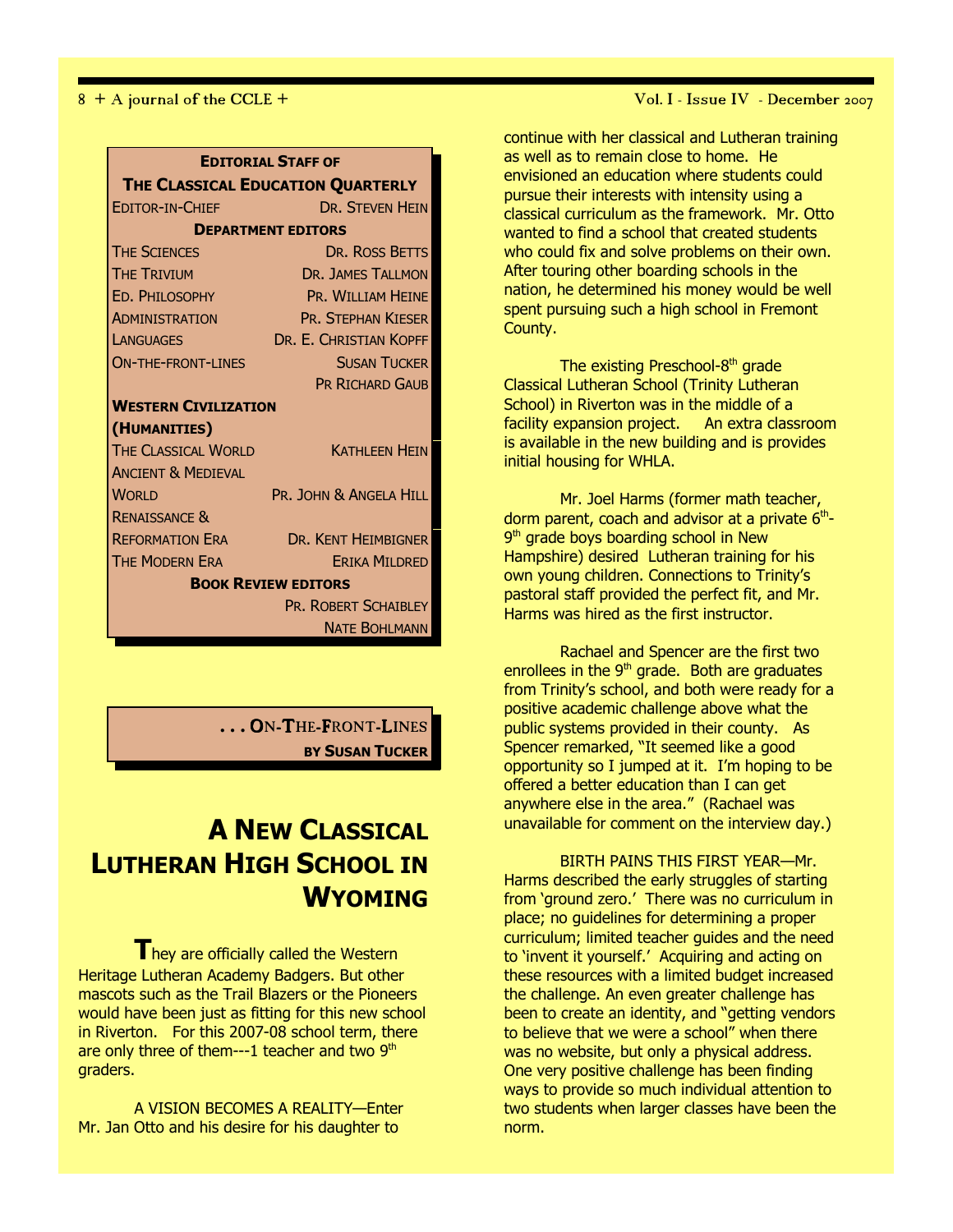$9 + A$  journal of the CCLE +  $\overline{V}$  of  $A$  issue IV  $\overline{V}$  - December 2007

WHAT DOES WHLA LOOK LIKE AT THIS POINT? This first year, studies will include European History & Literature from the Decline of the Roman Empire through WW II, Latin, Logic, Physical Science, Algebra I and/or Geometry, Religion: Church History, Italian I, Guitar lessons, Art and Physical Education. The high school is in the process of becoming a Registered Service Organization with LCMS since they are not directly affiliated with a congregation. Community service projects are part of the weekly activities.

LONG TERM VISION—WHLA hopes to expand a grade per year, with enrollment figures driving the expansion to a full-fledged campus. Consideration is being given to offer a semiboarding school in order to draw clientele from not only Wyoming, but other states as well. The inclusion of a website will aid the recruiting process. The addition of a Head Master and other staff members will be necessary to grow the curriculum. Personally, Spencer hopes to see cross-country and track offered through the school. Rachael would most likely want more opportunities available in the drama department.

BUT WHY THE BADGER MASCOT?—Many possibilities were considered, but it's Wyoming! No other high school in the state claims this mascot. Plus, the badger is ferocious and (as residents would attest) it is a common sight in the West.

For further information about WHLA, contact Mr. Harms at western.heritage@yahoo.com (307- 840-5964 school phone number)

## A Classical Forum WHAT HATH ATHENS to do with Jerusalem? Can Classical be Christian?

Dates: February 17-18, 2008 Program: A Classical Forum with David Hicks, Andrew Kern, and Wes Callihan

Place: Our Savior Lutheran Church & School, Houston Texas

# **MISSION** EDUCATION ONGOING IN PAPUA, NEW GUINEA

M<sub>r. Frich Abraham submitted</sub> information for this edition of the CEQ as he serves in the position of headmaster at Highlands Lutheran International School in Papua, New Guinea. (He considers himself a follower of Classical education, though currently is not an educator in this venue). Here are excerpts from his e-mail:

We need to get the word out that there are children half way around the world who are learning of Jesus Christ and becoming leaders in their own country. HLIS celebrates its 50th year in 2007. The school is a product of LCMS missionaries. The educational program has been revered in the country as the best. At the moment the school has been devastated by tribal warfare in its immediate surroundings. Teachers and students have fled. I come at a time when the need to rebuild is paramount. Our needs are ever before us. We ask that your schools and friends keep us in prayer. We are a part of the Gutnius Lutheran Church.

The educational programs are similar to those found in Australia. For example, Math A and Math B instead of Geometry and Algebra. The English language is a primary target for education. Teaching the classics is a priority. Moreover, the Christian commitment among students and staff is exemplary and certainly the work of the Holy Spirit.

Our library was burnt to the ground in 2003, and still in rebuilding. We are in need of solid literature for the children. Our western culture is very important to the people of PNG, yet they get too much American Pop Culture.

The campus here is by far so much more developed and ready to provide education than the local schools. The products of our system are the leaders in the government. We have